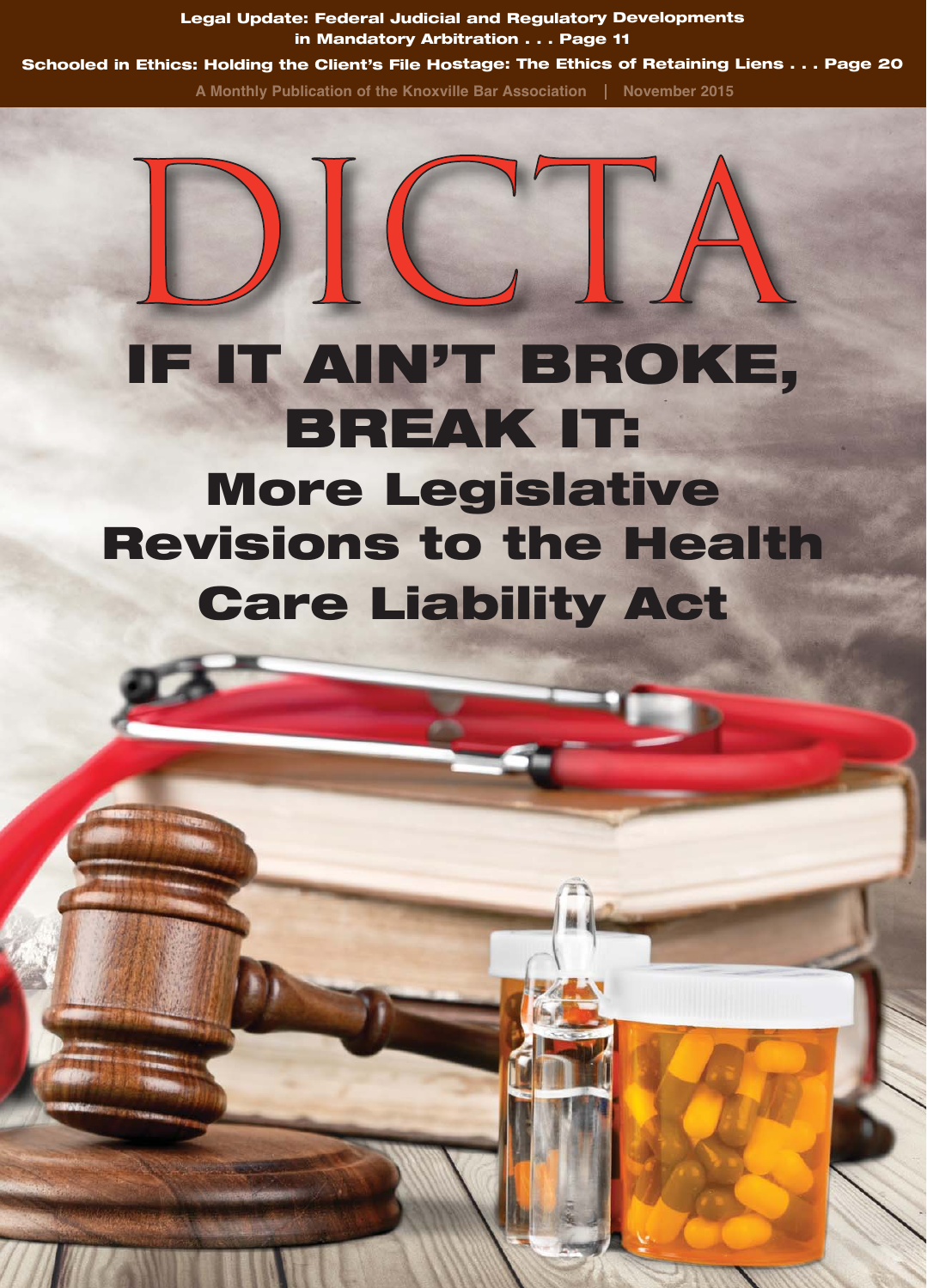## **PRACTICE TIPS**

**By: Douglas J. Toppenberg** *Toppenberg & Burke, P.C.*



## **PRENUPTIAL AGREEMENTS**

"Dr. Moorebucks?" I ask the gentleman in my waiting area.

"Yes, hello. I'm Macon Moorebucks and this is my fiancée, Lisa Lesriche." They stand and flash smiles my way, his more pronounced than hers. "We'd like you to draft a prenuptial agreement for us."

Ms. Lesriche looks at least twenty years younger than the doctor. My assistant worked them into the schedule at the last minute, and I haven't had time to quiz her on the details. We shake hands and exchange brief pleasantries.

"I'm afraid I can only represent one of you," I tell the happy couple. "I'd be in violation of ethical rules if I attempted to represent both your interests. Besides, an agreement without review of separate counsel would likely not hold up in court."

Ms. Lesriche's smile fades. "You go ahead," she says and sits down. Dr. Moorebucks starts to respond, thinks better of it, and turns to follow me back to my office.

"Lisa's stressed with planning our wedding this weekend," he says when I shut the door. "This weekend?" I gulp. "That's not much time to negotiate an agreement, but let's do a quick rundown of your financial situation."

"I have a medical practice that brings in about \$500,000 a year. I have rental properties that bring in another \$300,000 and about \$100,000 in investment income, but Lisa doesn't know about my stock portfolio, and I'd rather keep it that way." He paused a moment. "My ex-wife got the house in a recent divorce, and I pay her \$15,000 a month in alimony and \$5,000 a month in child support. The divorce agreement says I'm responsible for my two kids' college education, and I told Lisa I'd help with her eight-year-old's education when the time comes."

I go through our asset and liability form with him and write down what he owns and owes. "Tell me more about your medical products business."

"My father owned this business for years, but he's ready to give it to me, and I'd say at this point, it has little or no equity. Lisa will manage it for me, and with my contacts in the medical community I'm sure it will be profitable within a year. She'll also manage my rental properties. She's quitting her receptionist job at my suggestion."

"Will you buy another house?" I ask.

"I bought a lot in Prosperity Hills, and we'll start building our dream home soon. I have enough cash to pay half the \$1.7 million cost, and we'll get a mortgage for the other half."

He shifts in his chair. "I don't want to lose everything if this marriage doesn't work out. If we divorce, we've agreed she gets her stuff and I get mine. I want to keep my house, rental properties, investments and business."

"How will she support herself if you divorce five or ten years from now or if you die before her?" I ask.

\* \* \* \*

While Dr. Moorebucks is a fictional character, you're likely to encounter some of his issues when drafting PNAs. The following are suggestions for the preparation of such an agreement:

1. Most couples seem to think they can show up at a lawyer's office and have an agreement drafted like two hour dry-cleaning (find a



caterer, order the cake, get a prenuptial agreement…). Make it clear from the outset that the process will take time and effort, and more importantly, make it clear who you will be representing. If you discuss the matter with both parties, you're probably conflicted from representing either of them (see Tennessee Rules of Professional Conduct, Rules 1.7(b) and 1.8(g)).

- 2. If you draft the PNA, insist the other party seek independent counsel. T.C.A. 36-3-501 states " . . . any antenuptial or prenuptial agreement entered into by spouses concerning property owned by either spouse before the marriage that is the subject of such agreement shall be binding upon any court having jurisdiction over such spouses and/or such agreement if such agreement is determined, in the discretion of such court, to have been entered into by such spouses freely, knowledgeably and in good faith and without exertion of duress or undue influence upon either spouse." I include a certificate in my agreements to be signed by both counsel stating we have reviewed the document with our respective clients.
- Every PNA must list all assets and liabilities of both parties, together with values on each entry. Income must be stated (I list income from last the three tax years), and these disclosures are usually done as separate exhibits for husband and wife. Without full disclosure, the court will probably find the agreement wasn't entered into "freely [and] knowledgeably and in good faith."
- 4. Unless you want to clear your calendar and bite your nails, insist on 30 days to negotiate, draft and execute an agreement. Even if you have time on Wednesday to prepare an agreement before Saturday's wedding, it's likely the bride's and groom's attention will be focused elsewhere.
- 5. There are a number of good prenuptial agreement forms floating around, but everyone's situation is different. Take the time and effort necessary to customize the document to meet the needs of your client. Is she primarily worried about preserving a family

(Continued on Page 10)